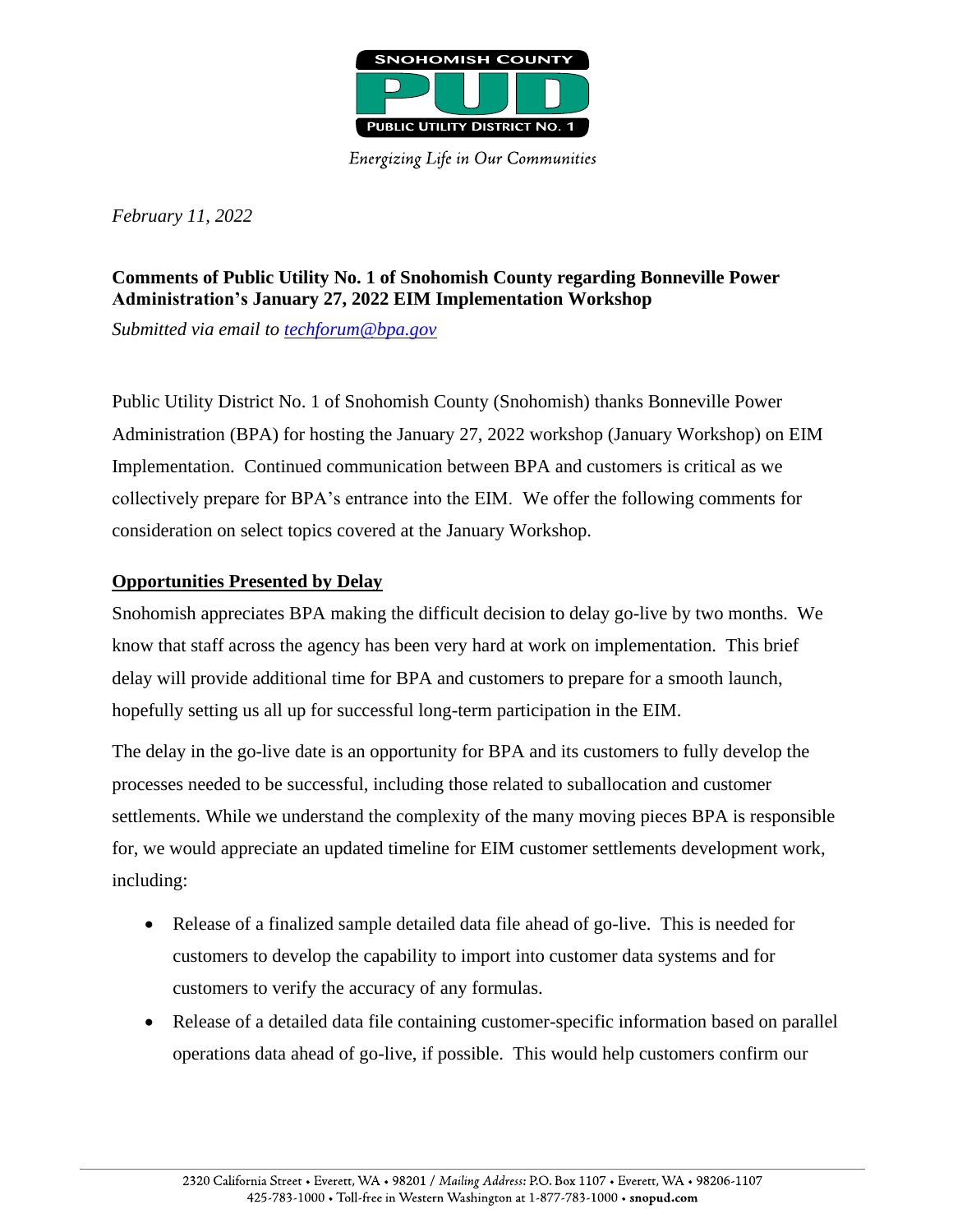understanding of how EIM settlements will apply to our individual systems, and allow us to validate that correct data sources are being used as inputs.

• Confirmation that detailed data files containing production EIM suballocation settlement info will be complete and available to customers ~2 weeks after go-live.

An updated settlements timeline will help us all to be more successful in completing our preparations go-live.

Throughout the Implementation Workshops, including in comments following the November Workshop, we have requested that BPA engage in additional testing with customers. In a response posted on January 11, 2021, BPA stated that it is not in a position to offer customer testing at this time. With the delay, we reiterate our request that BPA provide customers with testing opportunities to verify that customer schedule and meter data is flowing correctly to BPA and CAISO systems, and that accurate imbalance MW and settlement amounts are flowing back from CAISO, through BPA, to the EIM suballocation detailed data statements that BPA will be providing to customers. We feel this is especially important in light of recent metering issues. Ideally this testing would allow BPA, customers, and/or CAISO to identify and resolve any discrepancies or other errors before BPA joins the EIM.

## **CMRI Access**

In the January 11 response to customer comments, BPA stated that it is working with CAISO on processes and timelines to enable access to CMRI. We appreciate BPA's efforts on this item and request that BPA provide a progress update, including an expected date that access will be made available in order for customers to plan further development of validation systems.

## **EIM Reporting**

Snohomish appreciates BPA's responsiveness to customer feedback on its EIM reporting plan, including adding summary data on BA scheduling error and forecast usage to its Phase 1 Metrics and adding information on EIM impacts to BPA's system carbon emission rate to its Phase 2. We believe these items will help customers better understand the overall impacts of BPA's EIM participation Metrics. After go-live, we encourage BPA to work to accelerate the release of Phase 1 and Phase 2 metrics ahead of stated deadlines to the extent possible.